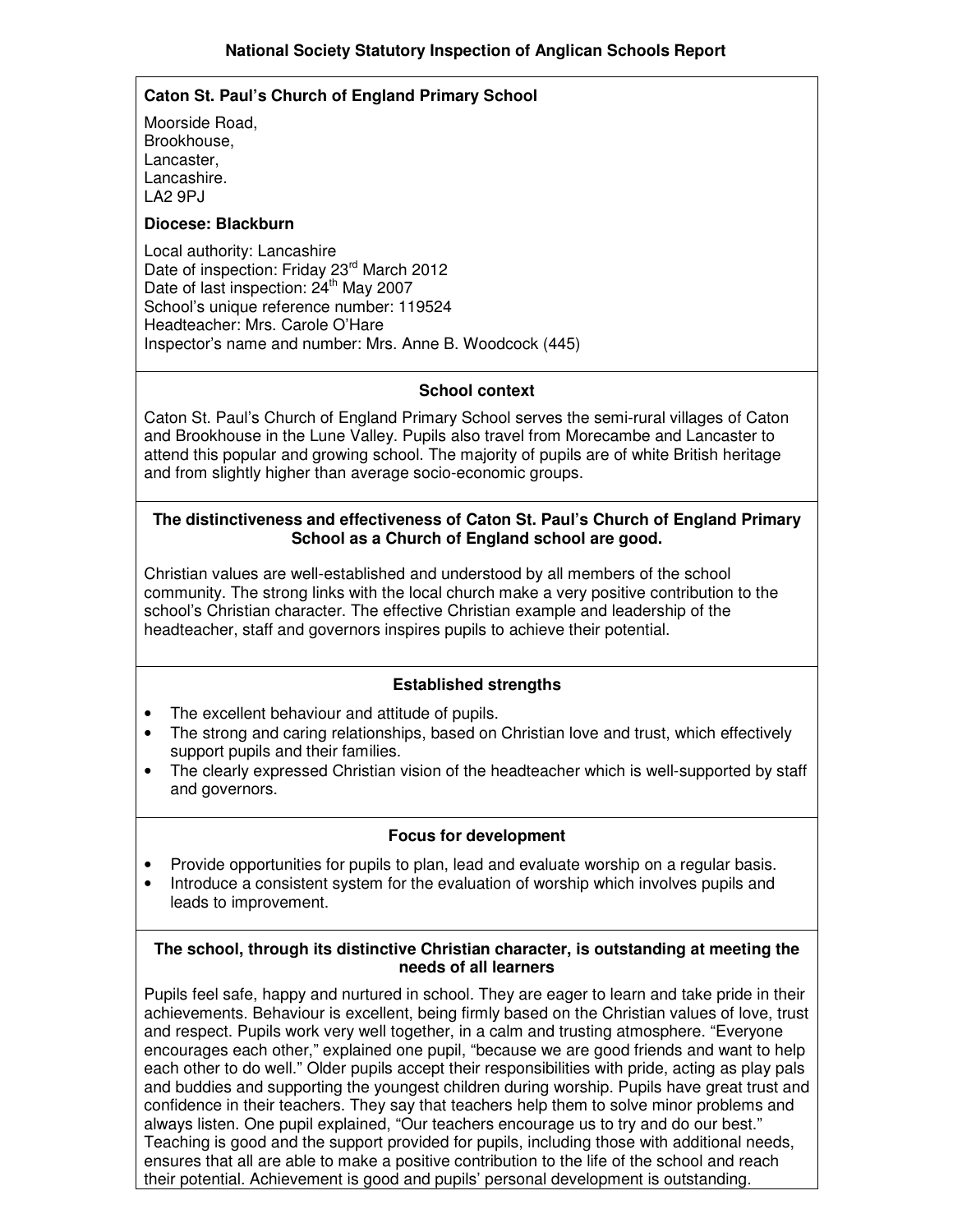Effective use is made of the school's indoor and outdoor environment to support learning and spiritual development. Colourful displays reflect pupils' work and inspire further learning. The many explicitly Christian displays, such as those related to the Bible week held last term, reflect the importance placed on developing spiritual and moral aspects of learning. Reflection areas in classrooms and within the grounds provide places where children can be still and consider their experiences and emotions. Pupils explore the natural world, observing and growing plants for the gardens. They recognise that they have a responsibility to care for and preserve the world God has made. The well-established links with schools in Mombasa and Gambia make a significant contribution to pupils' cultural development. Pupils have a growing understanding of the needs of others and of cultural differences. They are proud of the fact that they raise money to support pupils in these other schools, and maintain the links through writing letters and sharing experiences.

#### **The impact of collective worship on the school community is good.**

Collective worship is a key feature of the daily life of the school. It is well-planned, being firmly based on Christian values and Bible teaching. Pupils speak very positively about their worship experiences. They particularly enjoy the times when they act out a story, saying that doing so helps them to understand and remember it better. Pupils' knowledge of Bible stories and parables is good. They talk confidently about the meanings of the stories and recognise the positive effect such knowledge has on their personal beliefs and ideas. Prayer is an important feature of worship. Pupils write and use their own prayers for use in school and church worship. They know traditional prayers such as the Lord's Prayer, their school prayer and graces used at lunchtime. Pupils enjoy singing together and celebrating their achievements. They sing a wide range of traditional and action songs with joy and enthusiasm. In the celebration worship observed, pupils shared their successes and demonstrated what they had learned though dance and movie making. Quiet music and the use of a focus table with a candle and cross, created a worshipful atmosphere. Children were respectful, but they clearly enjoyed the humour used by the vicar leading the worship. Effective use was made of a short story about gifts. Pupils of all ages were able to understand the theme of the world and Jesus being God's gifts to us. The vicar supports worship very effectively, helping to plan themes and leading worship in school and in church. The links with other local faith communities, such as the Methodist church, provide pupils with a broad worship experience. The church is used for special services such as Easter and Harvest. It is also used at the end of each term. Parents value these services and attend well. Parents also attend, in considerable numbers, the celebration worship on Fridays. They value the opportunity this provides to share in and celebrate their children's work and achievement. Pupils take an active role in leading worship in church by, for example, writing and reading prayers. However, opportunities for pupils to plan, lead and evaluate significant acts of worship regularly are limited and this is a focus for development. Although some informal evaluation of worship is undertaken by the headteacher and vicar, there is no formal system of recording to inform future planning, which is a focus for development.

# **The effectiveness of the religious education (RE) is good.**

 Significant improvements have been made since the last inspection. Pupils enjoy religious education (RE), saying that lessons are fun and interesting and that it, "Makes you think about important things such as why God gives people so many second chances." A wide range of teaching and learning activities are used to involve children in their learning and to promote interest. Teachers are secure in their knowledge of the subject and confident in their use of assessment. They challenge and extend children's thinking well. In one lesson observed, older pupils were considering their notion and image of God, using the text, 'The Shack'. Pupils engaged in thoughtful discussion, challenging stereotypes and demonstrating a level of maturity beyond their years. Skilful teacher questioning and intervention inspired pupils to reflect more deeply and challenge their own concepts and ideas. Pupils have some involvement in managing and assessing their own work. Lessons are well-paced and organised, using appropriate resources and additional support. Class portfolios and pupil work reflect the balance achieved between learning about and learning from religion. Pupils are given time to reflect on their learning and to consider how it impacts upon their own beliefs and attitudes. The standards achieved are at least equal to those in other core subjects and pupils make good progress in RE. Pupils have a growing awareness and understanding of other world faiths through their study of Islam, Buddhism and Hinduism.